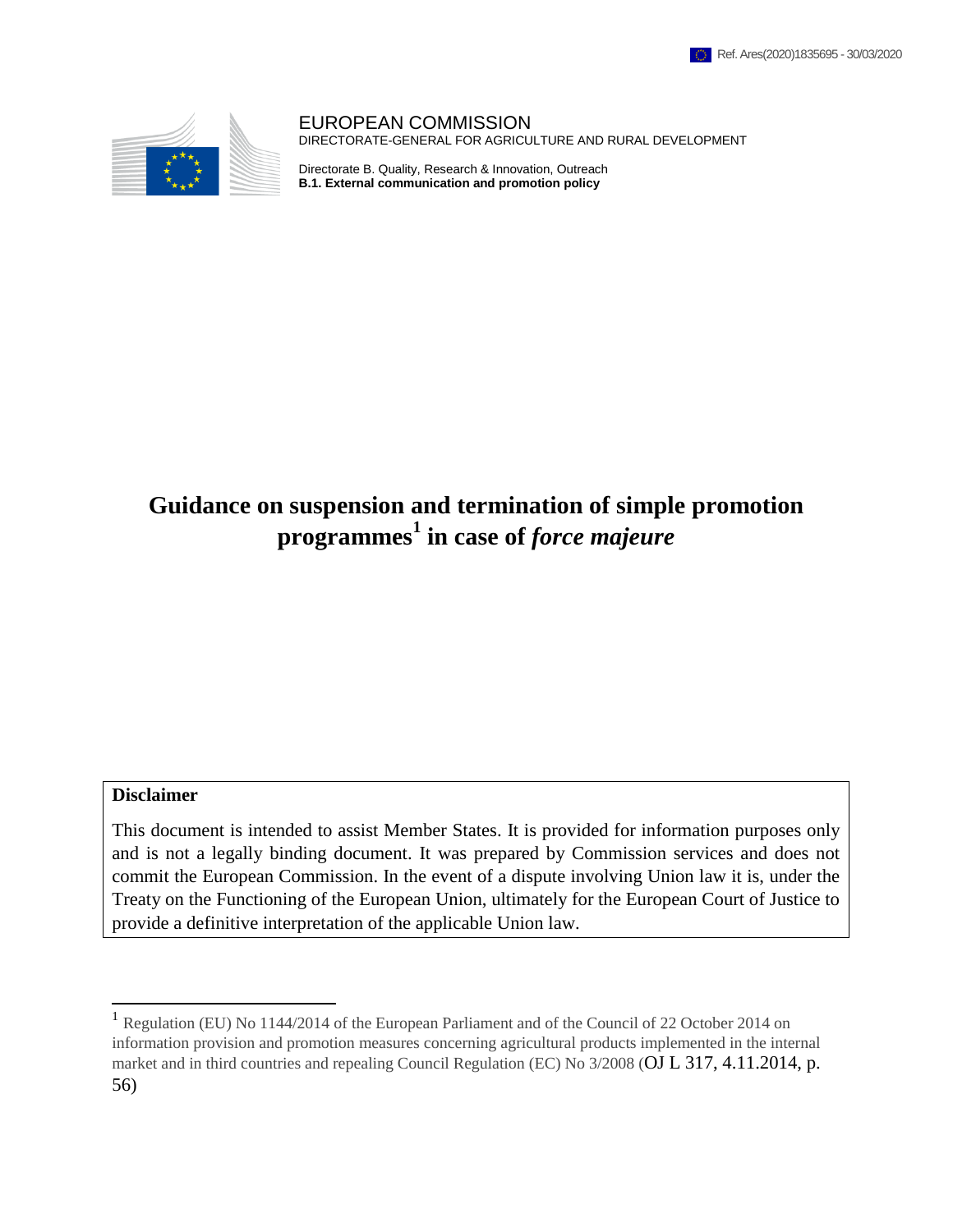# **Contents**

| $\mathbf{1}$     |       |                                                                                       |  |
|------------------|-------|---------------------------------------------------------------------------------------|--|
| $\boldsymbol{2}$ |       |                                                                                       |  |
|                  | 2.1   |                                                                                       |  |
|                  | 2.2   |                                                                                       |  |
|                  | 2.3   |                                                                                       |  |
|                  | 2.3.1 |                                                                                       |  |
|                  | 2.3.2 |                                                                                       |  |
|                  | 2.4   |                                                                                       |  |
|                  | 2.5   |                                                                                       |  |
|                  | 2.5.1 |                                                                                       |  |
|                  | 2.5.2 |                                                                                       |  |
|                  | 2.5.3 |                                                                                       |  |
| $\mathbf{3}$     |       |                                                                                       |  |
|                  | 3.1   |                                                                                       |  |
|                  | 3.2   | Termination of the grant agreement (mono and multi-beneficiary agreements) by the     |  |
| 3.3              |       | Termination of the grant agreement (mono and multi-beneficiary agreements) by the MS8 |  |
|                  | 3.4   |                                                                                       |  |
|                  | 3.5   |                                                                                       |  |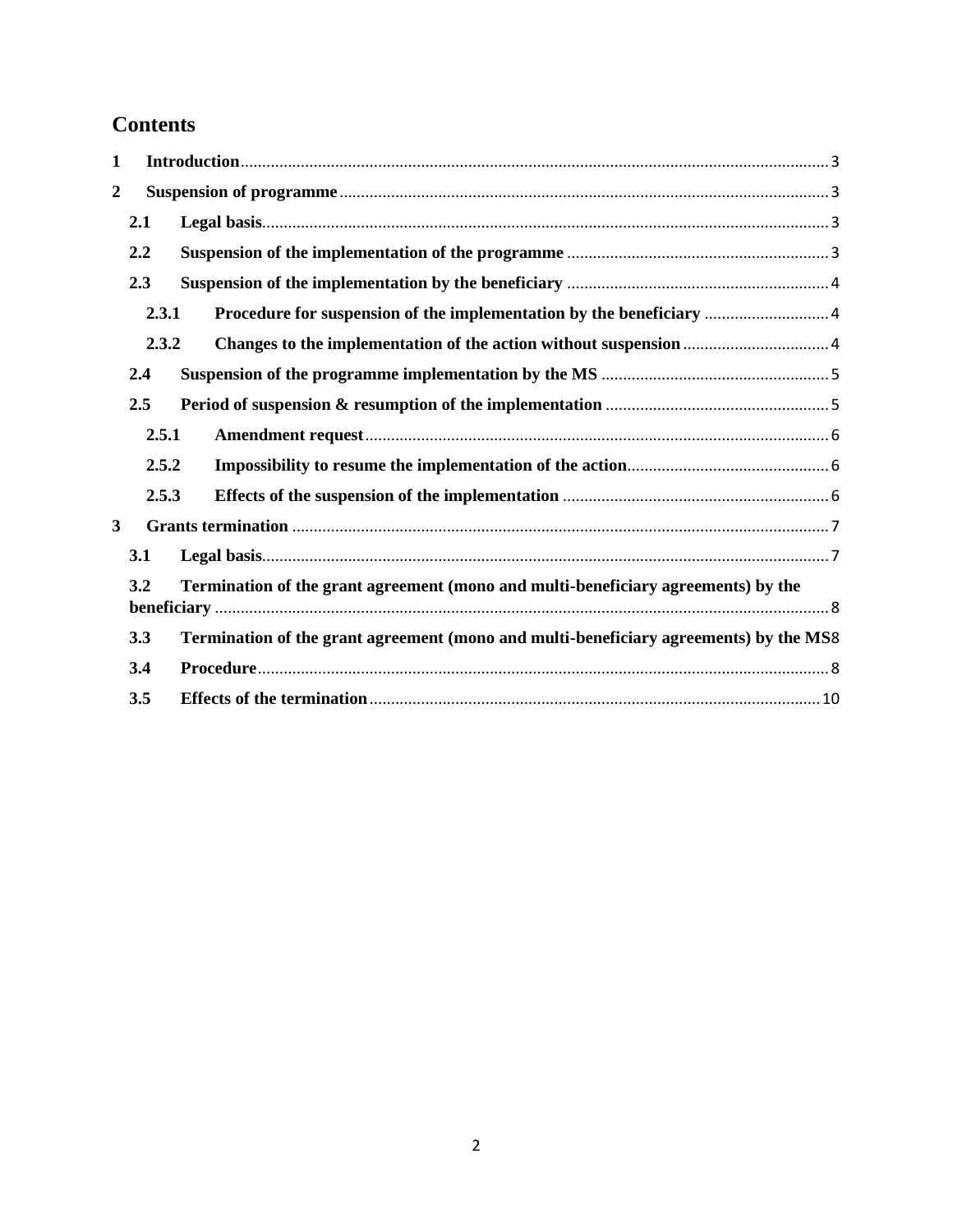### <span id="page-2-0"></span>**1 Introduction**

The aim of this note is to provide guidelines on how to deal with the difficulties that some of the beneficiaries are encountering to properly implement their simple programmes due to the recent outbreak of coronavirus in EU and elsewhere. The note provides guidance for the application of the provisions for suspension and termination in the grant agreements, with special focus on force majeure cases.

Please note that Member States' competent authorities (MS) should analyse the circumstances on a case-by-case basis. Therefore, the following guidelines are to be applied without prejudice of the individual analysis of each case.

### <span id="page-2-1"></span>**2 Suspension of programme**

# <span id="page-2-2"></span>**2.1 Legal basis**

Section 3, Article 33 of the Grant Agreement (GA).

## <span id="page-2-3"></span>**2.2 Suspension of the implementation of the programme**

The implementation of the action may become temporarily impossible due to the impact of some unforeseeable factors.

A **definition of** *force majeure* is provided in the GA (see Art 35).

The event/situation of *force majeure* is one that:

- could not have been foreseen by the concerned party;
- is beyond its control;
- is not attributable to error or negligence on its part or on the part of subcontractors, affiliated entities or third parties involved in the implementation;
- could not have been avoided even with all due diligence by the concerned party.

The above mentioned exceptional circumstances need to **have had an impact on the implementation** of the promotion programme **by preventing the beneficiary from fulfilling its obligations as initially envisaged,** at least for a given period of time, during which the exceptional event/ situation produces its effects.

Force majeure can NOT be used to justify situations caused by a beneficiary's negligence or by events that could reasonably have been anticipated. Personal reasons (*e.g. sickness*) or internal instructions are in general NOT considered as cases of force majeure.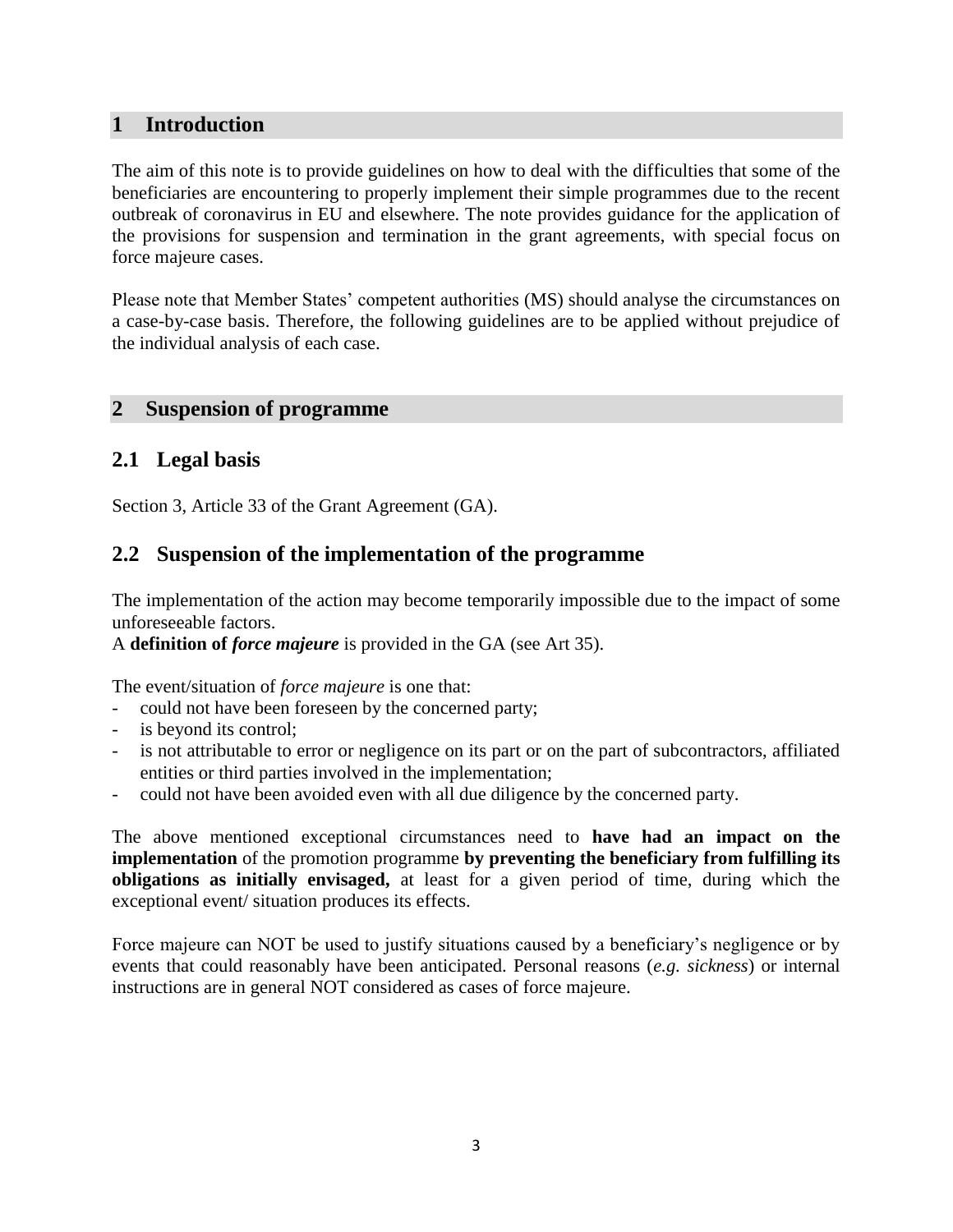# <span id="page-3-0"></span>**2.3 Suspension of the implementation by the beneficiary**

According to the GA, the beneficiary may suspend the implementation of the programme when "exceptional circumstances" make this implementation "impossible or excessively difficult". Thus, situations of force majeure are specifically mentioned in this category.

# <span id="page-3-1"></span>**2.3.1 Procedure for suspension of the implementation by the beneficiary**

Provided there is an exceptional circumstance, the beneficiary is entitled to suspend the implementation unilaterally. It has to inform the MS as soon as possible, without unjustified delays.

Such information should include:

- the reasons for and all necessary details about the said circumstances (e.g. the date on which it occurred, the territory that it impacted, etc.) and
- the foreseeable date of resumption of the implementation.

Depending on the circumstances, the beneficiary may suspend the implementation of **the whole programme or only part thereof.** The latter case may occur where only part of the activities supported by the programme are impacted by the unforeseeable and inevitable circumstances, while the implementation of the rest of the programme does not depend on the impacted activities and may continue.

The suspension is a unilateral act of the beneficiary. **If exceptional circumstances indeed occurred, the MS does not have the power to approve or reject the suspension itself**. However, it may verify whether the circumstances invoked as a ground for suspension are of an exceptional nature. For this purpose, if a MS has a doubt it is entitled to request any proof thereof.

If the exceptional nature of the circumstances is confirmed**, the suspension will still take effect from the moment the MS was informed about the suspension and not after the verification has been completed.**

## <span id="page-3-2"></span>**2.3.2 Changes to the implementation of the action without suspension**

Not all modifications related to the action implementation must necessarily lead to the suspension of the programme. There are situations where the timing of implementation and delivery of deliverables will not require neither suspension nor amendment of the grant. It is highly recommended that before initiating the procedure for suspension, the beneficiary informally discuss with the MS if there is a need to suspend (part of) the programme, or if the changes can be accommodated without a grant amendment.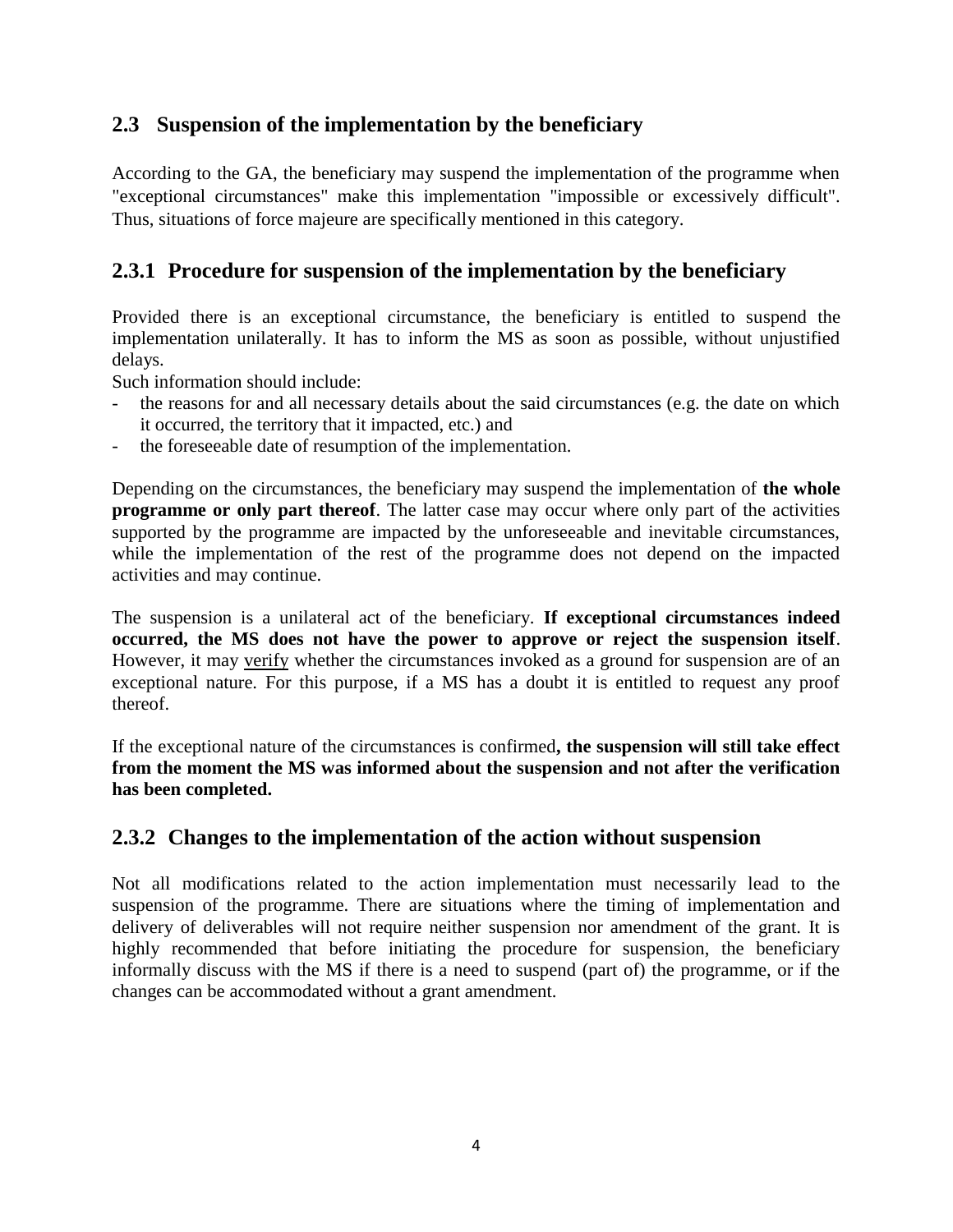#### **The specific case of budget transfers/changes**

Modifications in the description of the programme may have an impact on the budget. Whatever the accepted change in the initial budget, the **maximum amount of the grant stated in the grant agreement may not be increased under any circumstances and the budget must remain in balance.** 

The grant agreement provides for some flexibility in case of budget transfers. Pursuant to Article 4.2, the estimated budget breakdown may be adjusted by transfers of amounts between beneficiaries or between budget categories (or both). This does not require an amendment if the programme is implemented as described in Annex 1. However, additional costs related subcontracting must be carefully assessed, as in some cases will require an amendment (see Article 10 of the GA).

# <span id="page-4-0"></span>**2.4 Suspension of the programme implementation by the MS**

Suspension of the implementation by MS aims at protecting the financial interests of the Union and/or at forcing the beneficiary to comply with important requirements relevant to the grant implementation.

The period of suspension is to be used either to verify whether financial interests of the Union are protected or whether the requirements relevant to the grant implementation are satisfied; and/or to ensure that the beneficiary takes remedial measures in order to ensure a proper implementation of the programme following its resumption.

There are two grounds that can be invoked by the MS for suspending the implementation of a programme:

- where the award procedure or the implementation of the programme proves to have been subject to substantial error, irregularity, fraud or breach of obligations or
- where the MS suspects substantial errors, irregularities, fraud or breach of obligations committed by the beneficiary in the award procedure and/or in the implementation of the programme and needs to verify whether they have actually occurred.

Contrary to the suspension by the beneficiary, the MS authority cannot appeal to circumstances of force majeure as ground for suspending the grant.

# <span id="page-4-1"></span>**2.5 Period of suspension & resumption of the implementation**

The suspension produces its effects from the date it takes effect until the date it is lifted. The suspension can be lifted if and when the resumption of the implementation has again become possible.

When the exceptional circumstances/*force majeure* stop producing their negative effects, the beneficiary should immediately inform the MS that the implementation can be resumed.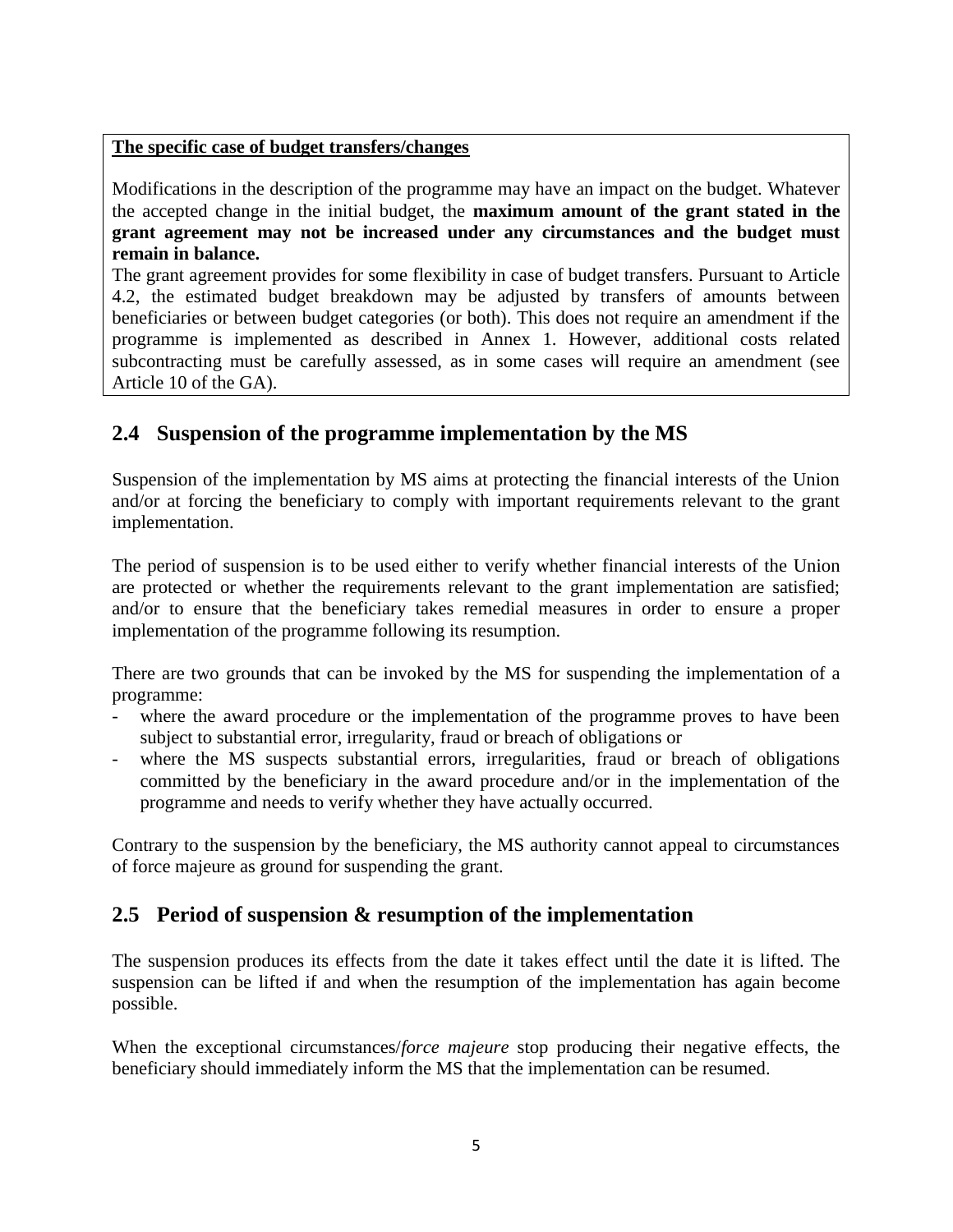# <span id="page-5-0"></span>**2.5.1 Amendment request**

The beneficiary must launch a **request for amendment of the grant agreement,** proposing the date on which the amendment should take effect and other necessary adaptations.

The amendment shall establish the date on which the implementation shall be resumed**.** It may take effect before its entry into force in order to ensure that costs will be considered eligible from the moment the suspension is no longer needed, irrespective of possible delays in the amendment procedure.

The amendment also has to provide for any other modifications that may be necessary to adapt the programme to the new implementation conditions. The possibility to adapt the programme (its description, budget, etc.) to the new implementing conditions would need to be explored in every specific case. This amendment will be only possible if such an amendment does not question the award decision or the equality of treatment

Please note that an amendment with regard to programme suspension **cannot** extend the implementation period laid down in Article 3 of the GA. The period for which the programme implementations is suspended shall not be considered as implementation period of the programme.

*For more information on grant amendments please consult FAQs 2.3.13 - 2.3.15 on Chafea's portal* <https://ec.europa.eu/chafea/agri/faq.html>

# <span id="page-5-1"></span>**2.5.2 Impossibility to resume the implementation of the action**

The exceptional circumstances/*force majeure* may result in a full impossibility to continue the implementation of the programme. Such a situation could be established after the implementation was suspended or even immediately after the exceptional event occurred. In the latter case, a suspension will be irrelevant, but the beneficiary should still inform the MS without delay about such an event stating its nature, likely duration and foreseeable effects.

If the implementation cannot be continued, the only option will be to **terminate the agreement** on the ground of *force majeure* or exceptional circumstances.

*For more info, see point 3.3 below.*

## <span id="page-5-2"></span>**2.5.3 Effects of the suspension of the implementation**

The main effect of the suspension of the implementation is **the suspension of the period of eligibility of costs**. During the suspension period the beneficiary is not entitled to incur eligible costs for the implementation of the action or the suspended part thereof.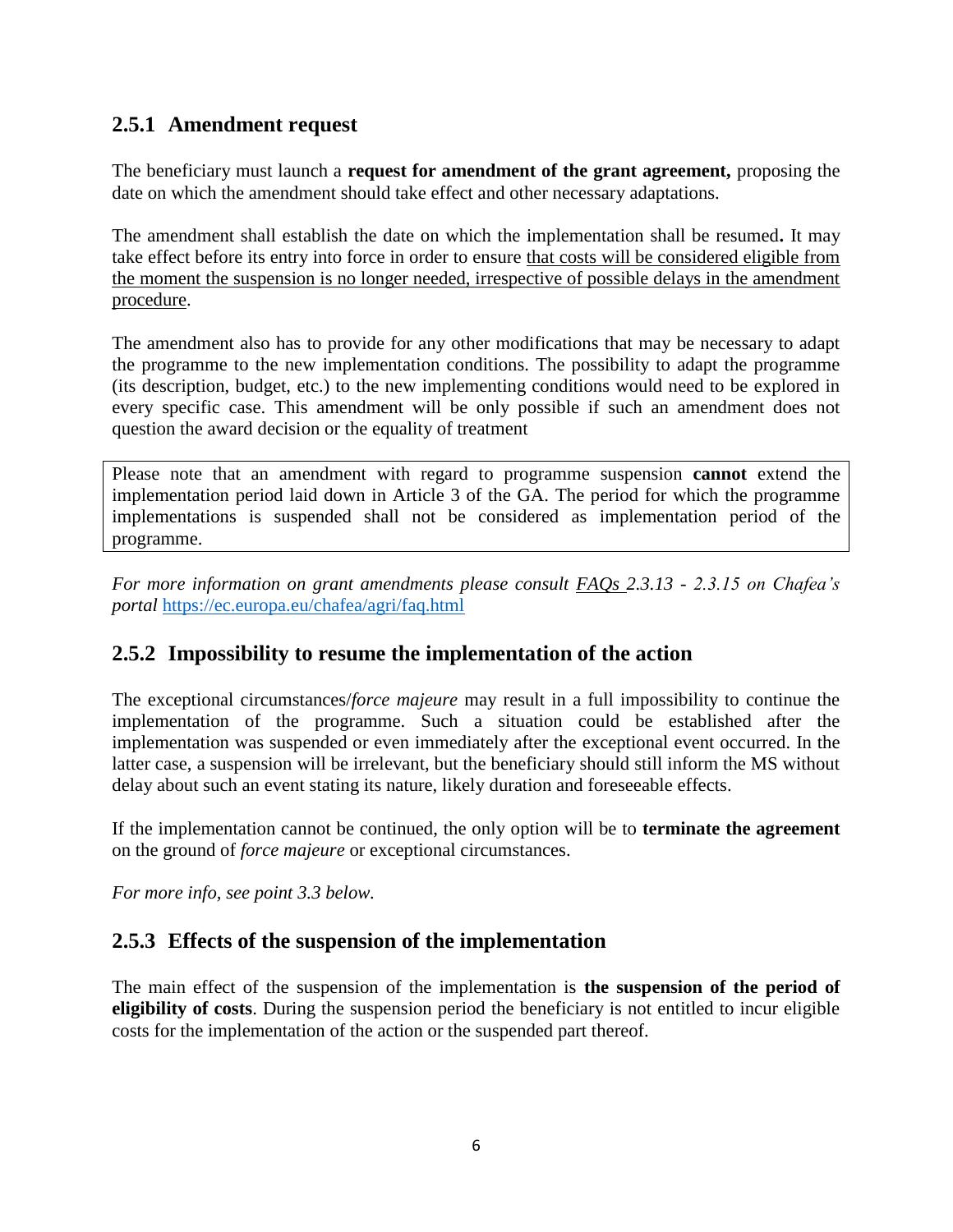**If force majeure entails extra costs for the implementation of the programme, in principle, the beneficiaries must bear them** (since they were not budgeted and the maximum grant amount cannot be increased). However, if a task could not be executed due to a situation of force majeure but certain **costs were incurred for that task and could not have been avoided, those costs may still be eligible**.

If the implementation was resumed, the eligibility of costs will have to be decided on the basis of the agreed/adopted amendment taking into account whether the whole programme or only part of it has been suspended.

In addition, as long as the MS has not suspended the payments as well, **the beneficiary is entitled to receive payments during the period of suspension of the implementation**, e.g. on the basis of approved reports including eligible costs incurred before the suspension period.

**An exceptional event/***force majeure* has by definition an impact on the fulfilment of the obligations of the concerned party.

In this regard, the grant agreement contains a number of clarifications:

- **(i)** The party faced with force majeure shall not be held to be in breach of its obligations under the agreement if it has been prevented from fulfilling them by force majeure. The MS may not adopt any act with adverse effect on the beneficiary (e.g. terminate the agreement) using as a justification the breach of the obligation of the beneficiary to implement the action during the period of *force majeure*.
- **(ii)** The parties must take the necessary measures to limit any damage due to force majeure. They must do their best to resume the implementation as soon as possible. The fact that unforeseeable circumstances make the implementation temporarily impossible does not exonerate the parties from the obligation to take any measures to limit the negative consequences from the situation of *force majeure* (including measures to limit related costs) and to resume the implementation as soon as it becomes possible.

Finally, it should be noted that neither of the parties is entitled to claim any compensation for damages on account of a suspension by the other party (whatever the ground for suspension).

#### <span id="page-6-0"></span>**3 Grants termination**

#### <span id="page-6-1"></span>**3.1 Legal basis**

Art 34 of the GA.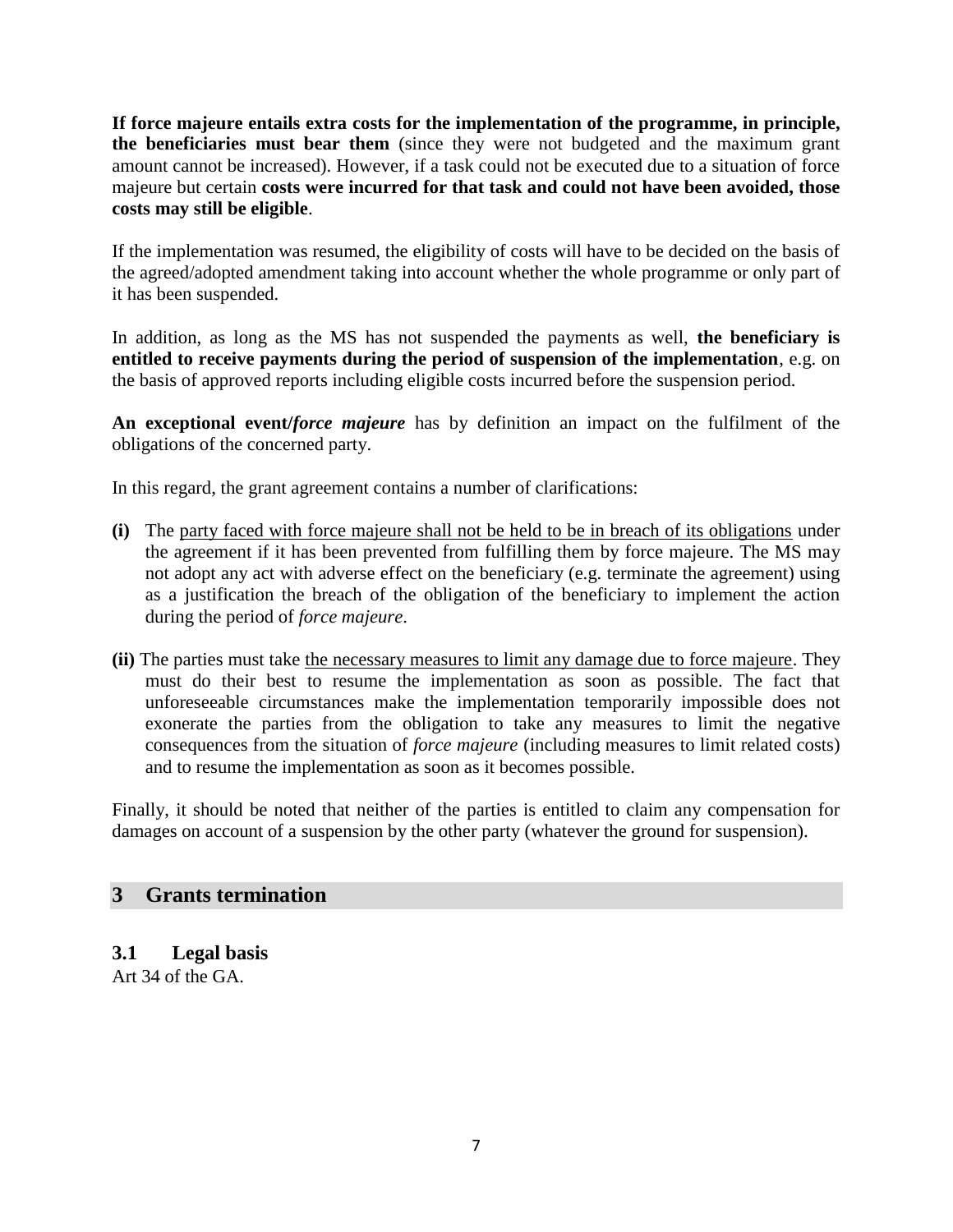# <span id="page-7-0"></span>**3.2 Termination of the grant agreement (mono and multi-beneficiary agreements) by the beneficiary**

The beneficiary has the right to terminate the grant agreement unilaterally by sending to the MS a formal notification in line with the requirements of the grant agreement. In case of multibeneficiary agreements, the notification is submitted by the coordinator acting on behalf of all beneficiaries.

In case of impossibility to carry out the action due to force majeure, the beneficiary shall notify termination specifying the concrete reasons why and the date on which the termination takes effect. As the notification must be sent before the termination is due to take effect, a **retroactive termination of the GA is impossible**. The date on which the termination takes effect is the day specified in the notification, which must be a date after the receipt of notification by the MS (notably to be able to comply with the obligations and deadlines after termination – please see Art 34.2.2).

# <span id="page-7-1"></span>**3.3 Termination of the grant agreement (mono and multi-beneficiary agreements) by the MS**

After suspension, the impact of the force majeure/exceptional circumstances may make it impossible to resume the implementation of the action. Also, if the necessary amendments to the agreement would call into question the award decision or the equality of applicants, the grant agreement needs to be terminated. In such cases termination is either the only logical consequence (impossible resumption) or a required follow-up by the MS (impossible amendment) to preserve the equality of treatment of applicants.

Terminating the GA by MS is a unilateral act having an adverse effect on the rights of the beneficiaries. Therefore, MS must initiate a contradictory procedure allowing the beneficiary to submit observations before the MS can terminate the agreement.

## <span id="page-7-2"></span>**3.4 Procedure**

The termination procedure follows three steps (GA 34.3.2):

## **I. MS notifies the beneficiary of its intention to terminate.**

MS must notify the beneficiary formally, according to the grant agreement. The notification should clearly explain the intention to terminate the GA laying down the reasons for termination: the facts and their qualification as grounds for termination.

With this first notification, the MS should launch a contradictory/adversarial procedure: it should invite the beneficiary to submit observations within 30 days from the receipt of the notification.

The notification of the intention of the MS is a preparatory act only.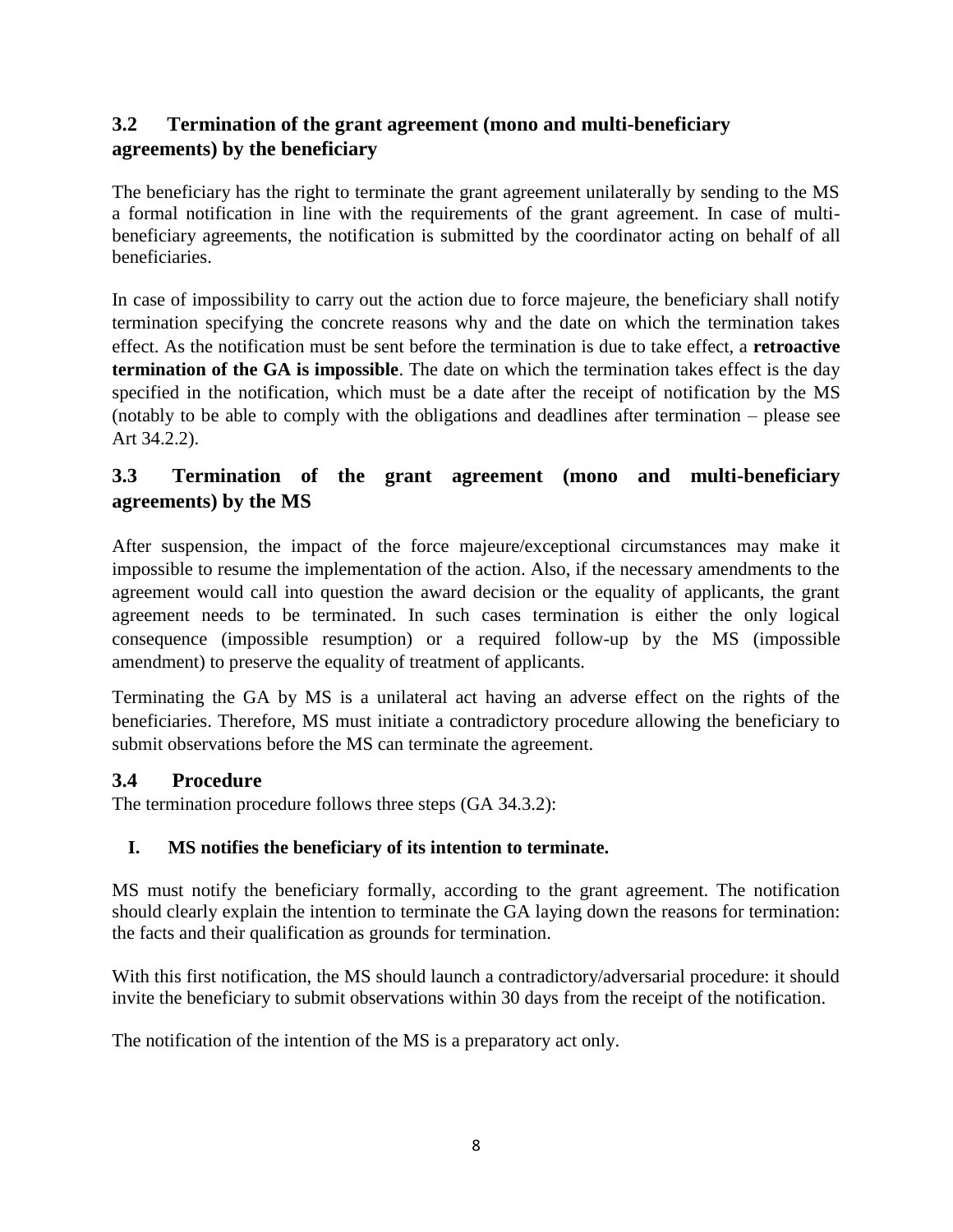#### **II. Submission of observations (optional)**

The beneficiary has the right, but not the obligation, to submit observations. Therefore, it may decide not to do so. It may also decide to submit additional supporting documents.

Where observations are submitted, they need to be assessed before the MS proceeds with the next step. The MS may accept only part or none of the arguments of the beneficiary. The MS may renounce the initial intention to terminate or to adapt the arguments intended to invoke when terminating.

In the absence of observations, the MS may not proceed with the termination before the expiry of the deadline for their submission.

#### **III. Notification of the termination or stopping the termination procedure**

Following the assessment of the observations or following the expiry of the deadline for their submission, and depending on the outcome of such assessment, the MS may decide:

#### (i) to stop the termination procedure

MS stops the procedure when it accepts the arguments/explanations provided by the beneficiary. The MS informs the beneficiary of the decision not to pursue the termination procedure. This act of the MS does not have an adverse effect on the rights of the beneficiary. The decision to stop the procedure has to be formally notified to the beneficiary.

#### (ii) to terminate the GA

This could be the decision of the MS if no observations are submitted by the beneficiary or if the submitted observations did not provide reasonable explanations that could justify a change in the MS's position.

The notification terminating the agreement should be well motivated. It should also provide feedback on the submitted observations (if any), including an explanation why observations could not be accepted.

The decision to terminate has to be formally notified to the beneficiary. The termination adversely affects the rights of the beneficiaries and should, therefore, include information on the means of redress against the decision to terminate.

In the case of force majeure, the termination shall take effect immediately, i.e. on the day after the coordinator receives the notification of the confirmation of the force majeure.